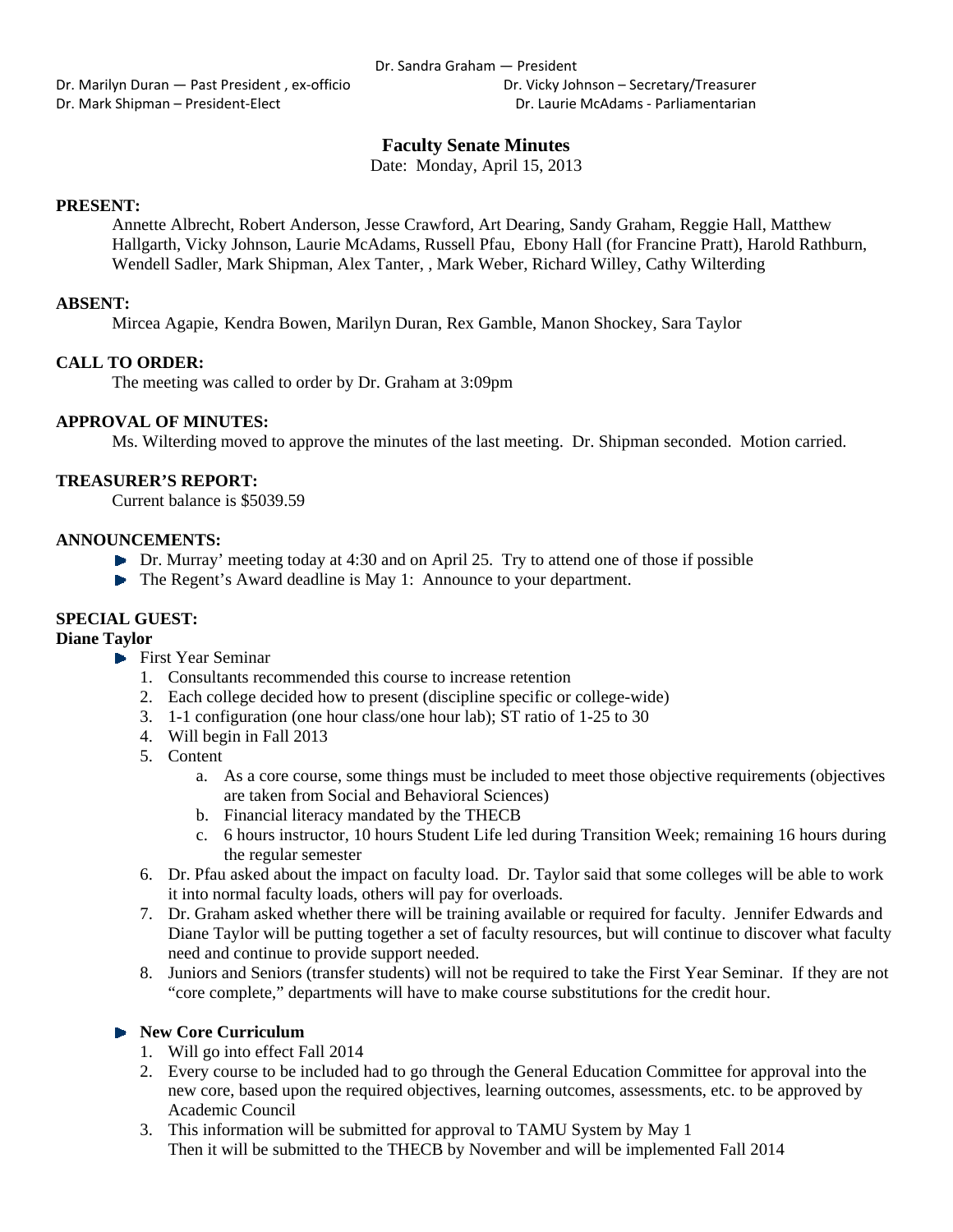## Dr. Sandra Graham — President

Dr. Marilyn Duran — Past President, ex-officio **Britannia Company** Dr. Vicky Johnson – Secretary/Treasurer Dr. Mark Shipman – President‐Elect Dr. Laurie McAdams ‐ Parliamentarian

- 4. Detailed information is available on the General Education website: http://www.tarleton.edu/generaleducation/
- 5. Mr. Hall asked about transfer students. Dr. Taylor said that if students come in "core complete," we have to accept that and that all institutions are using the same number of credit hours for general education courses (42).
- 6. Dr. Weber asked whether we are going to go to common numbers for general education courses. Dr. Taylor said that we are the only institution in the A&M System that does not use the TCCN (Texas Common Course Numbers). She said that we will probably be making that change soon. That will require common prefixes as well as a 4-digit course number.
- 7. The requirement of the First Year Seminar and changing the science courses to 4-hour will be instituted in Fall 2013, even though the new core curriculum will not be in place until Fall 2014.

# **UNIVERSITY COMMITTEES:**

Reports/Committee assignments

- Academic Council (Graham)
	- Mostly curriculum issues, including core curriculum and First Year Seminar; things that have already been covered in Faculty Senate
- Budget Advisory Council (Tanter) No report
- **Curriculum Committee (Hallgarth)** No report
- SEMEC (Shipman)

Lou Sandborn from Noel Levitz was on campus last week for 4 days. Dr. Shipman reported on his subcommittee on Program Stimulation which is designed to identify new programs. There are also subcommittees on marketing, branding, and retention.

- **CII** Advisory Council (Wilterding) No report
- **Employee Benefits Committee (Graham)**

Nominated representatives for consideration for a vote. Talked about a different plan of withholding insurance and child support for 9-month employees. HR will look into whether this is a Tarleton or system practice. HR will also look into the possibility of re-instating matching funds for ORPs at the full rate. Insurance will be going up and long-term care will no longer be offered for new enrollment.

- ▶ University Planning Council (Graham) Meeting on the strategic areas for a plan of implementation. See the website for details.
- University Calendar Committee (Johnson)

Start and end dates of the calendar are set by legislature, but the request was made to re-think the summer schedule dates. We lost students because outside our immediate area, public school was still in session when our first summer session began, which prevented students (particularly in the Metroplex) from attending Summer I. The possibility was also discussed of putting up a skeleton schedule early for those who need primary dates – start dates, end dates, Spring Break, etc., without having to wait for every entry. This seems possible since our calendar is not totally online.

- Diversity, Access and Equity Committee (Graham) No report
- CLASS (Graham)

No report

**Faculty Handbook Committee (Shipman)** 

The online document will be significantly shorter than the hard copy was as SAPs and policies will be linked. There are 3 chapters ready for review. If anyone has concerns about Chapter 4 on Tenure and Promotion, please contact Drs. Shipman, McAdams, Graham, or Johnson. The first round of review on any of the chapters is just for feedback.